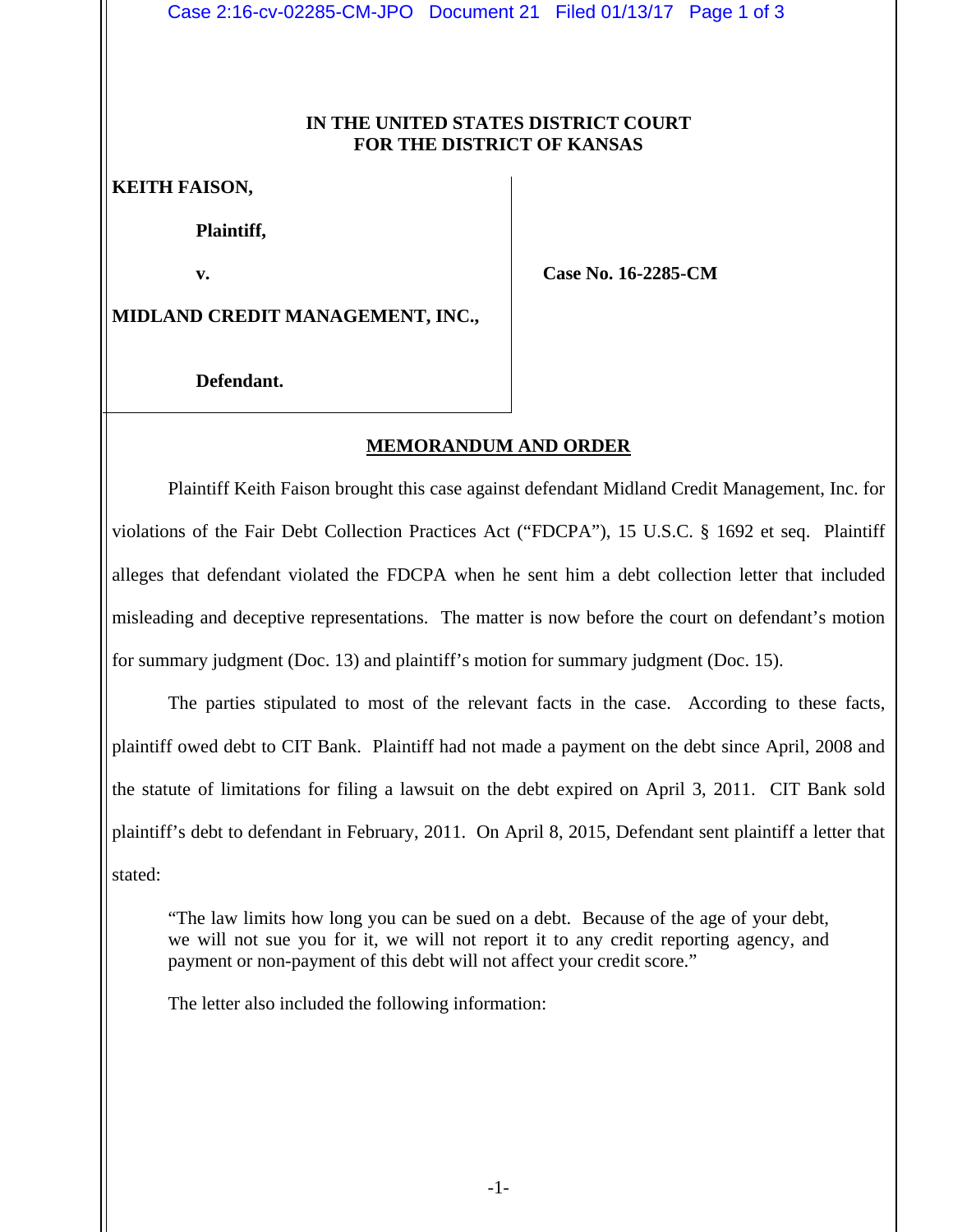

The letter did not contain any threats of litigation, nor did it use the term "settlement" or "settle." Defendant also had a written policy providing that once a debt was out of stature, it would not recalculate the statute of limitations if it received payment toward the debt regardless of whether the law allowed for revival of the statute of limitations.

Both parties have moved for summary judgment on the issue of whether the letter at issue was deceptive and misleading in violation of the FDCPA. Summary judgment is appropriate when a moving party demonstrates that there is "no genuine issue as to any material fact" and that it is entitled to "judgment as a matter of law." Fed. R. Civ. P. 56(a).

Defendant argues the letter does not violate the FDCPA because the Statute of Limitations Disclosure—that defendant would not sue on the debt because it was outside the statute of limitations—was true at the time the letter was sent. Plaintiff, however, argues the letter is deceptive and misleading because it failed to disclose the revivable nature of a time-barred debt in Kansas and